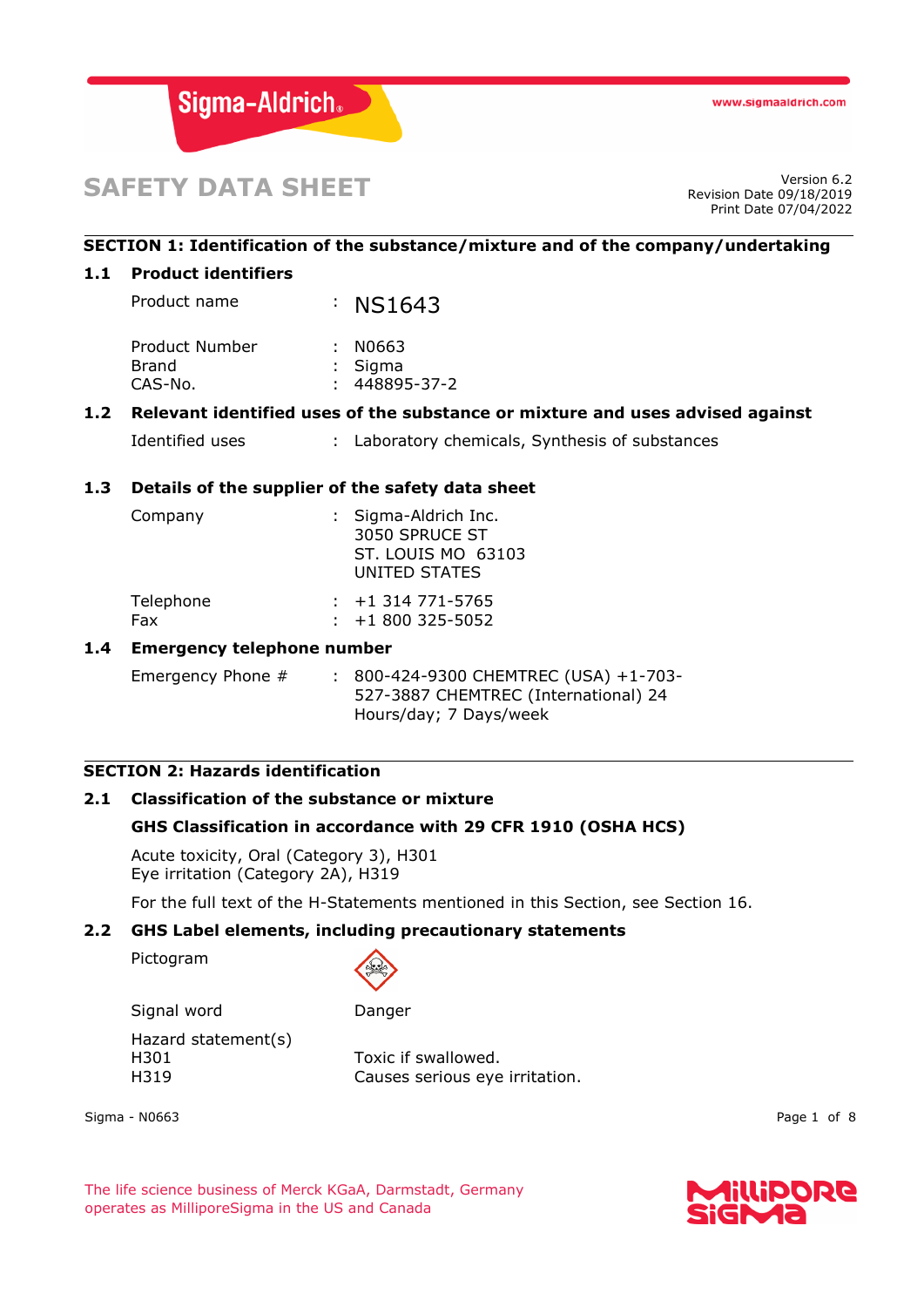| Precautionary statement(s) |                                                                |
|----------------------------|----------------------------------------------------------------|
| P264                       | Wash skin thoroughly after handling.                           |
| P270                       | Do not eat, drink or smoke when using this product.            |
| P280                       | Wear protective gloves/ eye protection/ face protection.       |
| $P301 + P310$              | IF SWALLOWED: Immediately call a POISON CENTER/doctor.         |
| $P305 + P351 + P338$       | IF IN EYES: Rinse cautiously with water for several minutes.   |
|                            | Remove contact lenses, if present and easy to do. Continue     |
|                            | rinsing.                                                       |
| P321                       | Specific treatment (see supplemental first aid instructions on |
|                            | this label).                                                   |
| P330                       | Rinse mouth.                                                   |
| $P337 + P313$              | If eye irritation persists: Get medical advice/attention.      |
| P405                       | Store locked up.                                               |
| P501                       | Dispose of contents/ container to an approved waste disposal   |
|                            | plant.                                                         |
|                            |                                                                |

# **2.3 Hazards not otherwise classified (HNOC) or not covered by GHS** - none

# **SECTION 3: Composition/information on ingredients**

#### **3.1 Substances**

| $\sum$ is a set of $\sum$ in the set of $\sum$ |                           |
|------------------------------------------------|---------------------------|
| CAS-No.                                        | $: 448895 - 37 - 2$       |
| Molecular weight                               | $: 380.24$ g/mol          |
| Formula                                        | : $C_{15}H_{10}F_6N_2O_3$ |

| Component     | Classification                             | <b>Concentration</b> |
|---------------|--------------------------------------------|----------------------|
| <b>NS1643</b> |                                            |                      |
|               | Acute Tox. 3; Eye Irrit.<br>2A; H301, H319 | $\leq$ = 100 %       |

For the full text of the H-Statements mentioned in this Section, see Section 16.

## **SECTION 4: First aid measures**

#### **4.1 Description of first aid measures**

#### **General advice**

Consult a physician. Show this safety data sheet to the doctor in attendance.Move out of dangerous area.

#### **If inhaled**

If breathed in, move person into fresh air. If not breathing, give artificial respiration. Consult a physician.

#### **In case of skin contact**

Wash off with soap and plenty of water. Take victim immediately to hospital. Consult a physician.

#### **In case of eye contact**

Rinse thoroughly with plenty of water for at least 15 minutes and consult a physician.

Sigma - N0663 Page 2 of 8



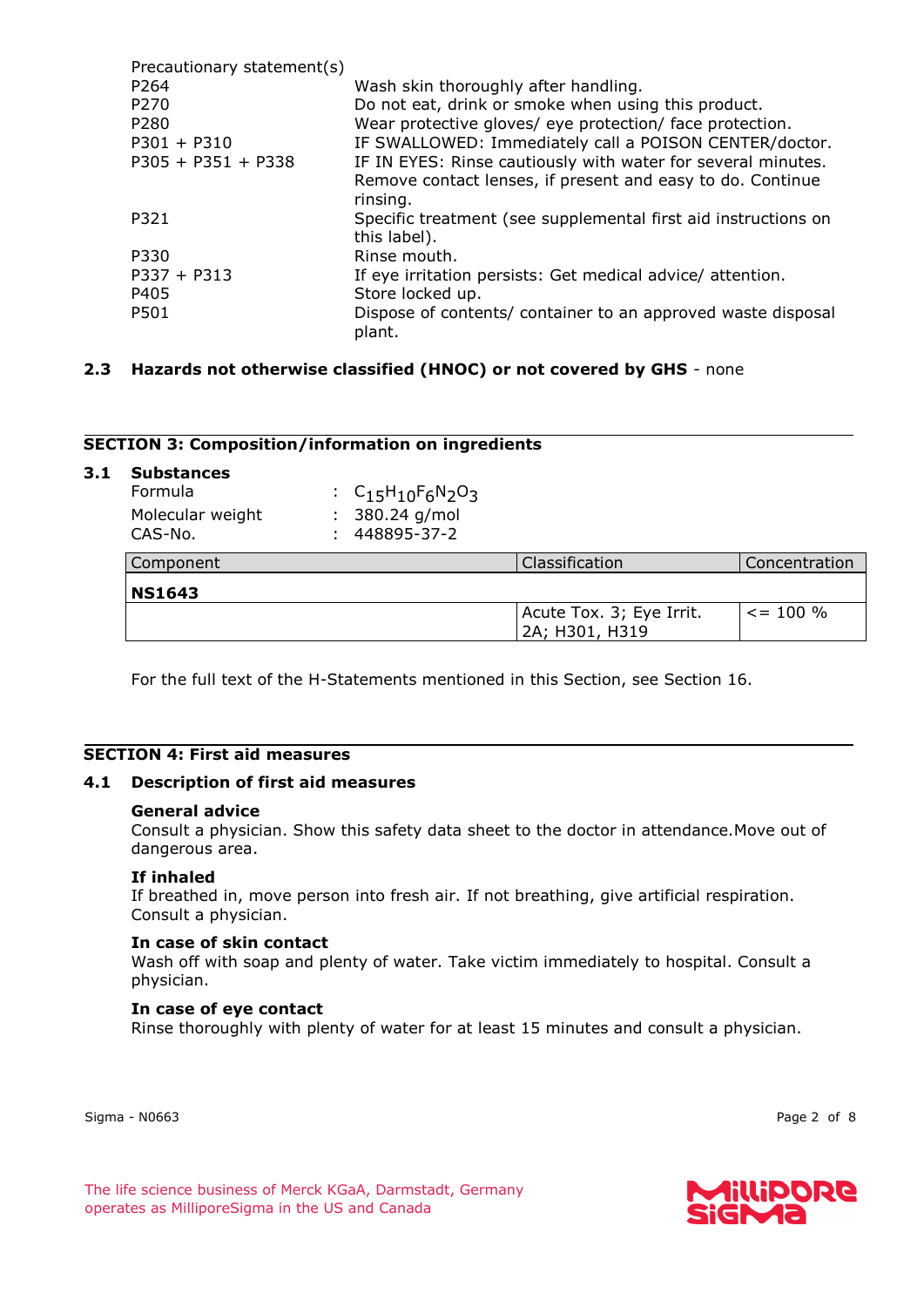# **If swallowed**

Never give anything by mouth to an unconscious person. Rinse mouth with water. Consult a physician.

- **4.2 Most important symptoms and effects, both acute and delayed** The most important known symptoms and effects are described in the labelling (see section 2.2) and/or in section 11
- **4.3 Indication of any immediate medical attention and special treatment needed** No data available

# **SECTION 5: Firefighting measures**

# **5.1 Extinguishing media**

**Suitable extinguishing media** Use water spray, alcohol-resistant foam, dry chemical or carbon dioxide.

- **5.2 Special hazards arising from the substance or mixture** Carbon oxides, Nitrogen oxides (NOx), Hydrogen fluoride
- **5.3 Advice for firefighters** Wear self-contained breathing apparatus for firefighting if necessary.
- **5.4 Further information** No data available

# **SECTION 6: Accidental release measures**

- **6.1 Personal precautions, protective equipment and emergency procedures** Wear respiratory protection. Avoid dust formation. Avoid breathing vapours, mist or gas. Ensure adequate ventilation. Evacuate personnel to safe areas. Avoid breathing dust. For personal protection see section 8.
- **6.2 Environmental precautions** Prevent further leakage or spillage if safe to do so. Do not let product enter drains.
- **6.3 Methods and materials for containment and cleaning up** Pick up and arrange disposal without creating dust. Sweep up and shovel. Keep in suitable, closed containers for disposal.
- **6.4 Reference to other sections** For disposal see section 13.

# **SECTION 7: Handling and storage**

**7.1 Precautions for safe handling**

Avoid contact with skin and eyes. Avoid formation of dust and aerosols. Provide appropriate exhaust ventilation at places where dust is formed.Normal measures for preventive fire protection. For precautions see section 2.2.

**7.2 Conditions for safe storage, including any incompatibilities** Keep container tightly closed in a dry and well-ventilated place.

Recommended storage temperature 2 - 8 °C

Sigma - N0663 Page 3 of 8

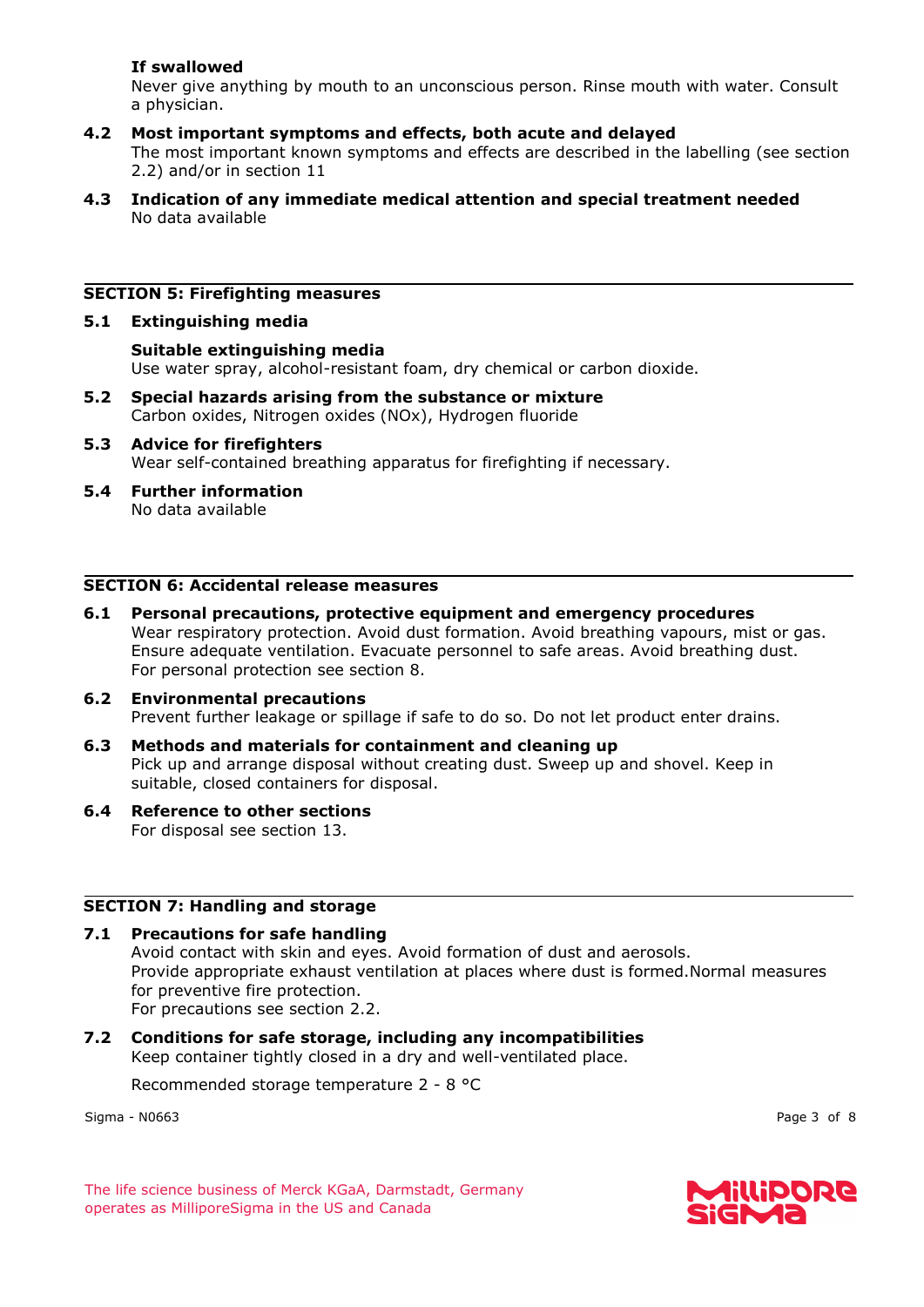Storage class (TRGS 510): 6.1D: Non-combustible, acute toxic Cat.3 / toxic hazardous materials or hazardous materials causing chronic effects

#### **7.3 Specific end use(s)**

Apart from the uses mentioned in section 1.2 no other specific uses are stipulated

#### **SECTION 8: Exposure controls/personal protection**

#### **8.1 Control parameters**

**Components with workplace control parameters** Contains no substances with occupational exposure limit values.

#### **8.2 Exposure controls**

#### **Appropriate engineering controls**

Avoid contact with skin, eyes and clothing. Wash hands before breaks and immediately after handling the product.

# **Personal protective equipment**

#### **Eye/face protection**

Face shield and safety glasses Use equipment for eye protection tested and approved under appropriate government standards such as NIOSH (US) or EN 166(EU).

# **Skin protection**

Handle with gloves. Gloves must be inspected prior to use. Use proper glove removal technique (without touching glove's outer surface) to avoid skin contact with this product. Dispose of contaminated gloves after use in accordance with applicable laws and good laboratory practices. Wash and dry hands.

#### **Body Protection**

Complete suit protecting against chemicals, The type of protective equipment must be selected according to the concentration and amount of the dangerous substance at the specific workplace.

#### **Respiratory protection**

Where risk assessment shows air-purifying respirators are appropriate use a fullface particle respirator type N99 (US) or type P2 (EN 143) respirator cartridges as a backup to engineering controls. If the respirator is the sole means of protection, use a full-face supplied air respirator. Use respirators and components tested and approved under appropriate government standards such as NIOSH (US) or CEN (EU).

#### **Control of environmental exposure**

Prevent further leakage or spillage if safe to do so. Do not let product enter drains.

#### **SECTION 9: Physical and chemical properties**

#### **9.1 Information on basic physical and chemical properties**

- a) Appearance Form: solid
- b) Odour No data available
- c) Odour Threshold No data available
- d) pH No data available
- e) Melting No data available

Sigma - N0663 Page 4 of 8

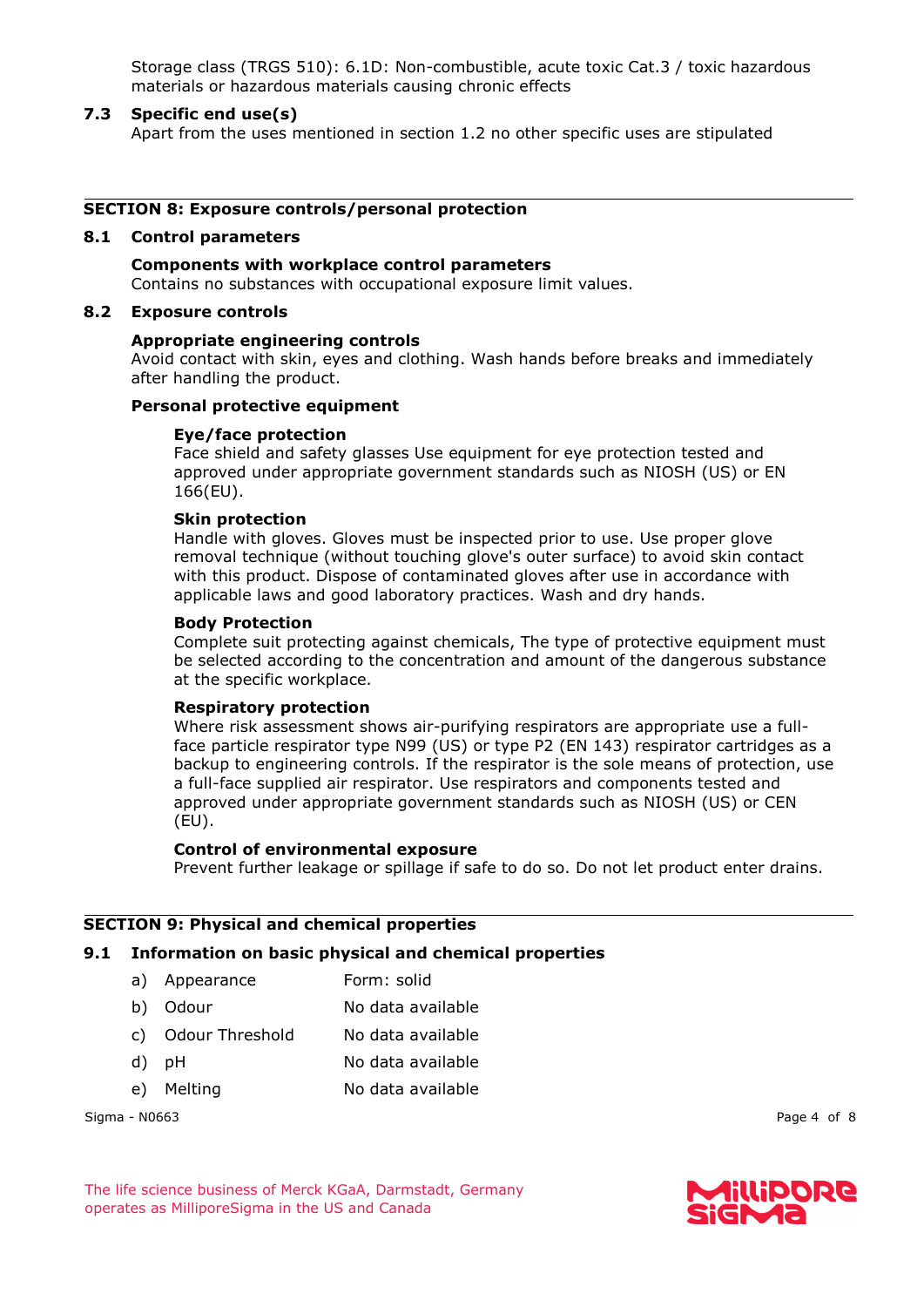point/freezing point

- f) Initial boiling point and boiling range No data available
- g) Flash point ()No data available
- h) Evaporation rate No data available
- i) Flammability (solid, gas) No data available
- j) Upper/lower flammability or explosive limits No data available
- k) Vapour pressure No data available
- l) Vapour density No data available
- m) Relative density No data available
- n) Water solubility No data available
- o) Partition coefficient: n-octanol/water No data available
- p) Auto-ignition temperature No data available
- q) Decomposition temperature No data available
- r) Viscosity No data available
- s) Explosive properties No data available
- t) Oxidizing properties No data available

#### **9.2 Other safety information** No data available

# **SECTION 10: Stability and reactivity**

# **10.1 Reactivity**

No data available

- **10.2 Chemical stability** Stable under recommended storage conditions.
- **10.3 Possibility of hazardous reactions** No data available
- **10.4 Conditions to avoid** No data available
- **10.5 Incompatible materials** Oxidizing agents
- **10.6 Hazardous decomposition products** Hazardous decomposition products formed under fire conditions. - Carbon oxides, Nitrogen oxides (NOx), Hydrogen fluoride Other decomposition products - No data available In the event of fire: see section 5

Sigma - N0663 Page 5 of 8

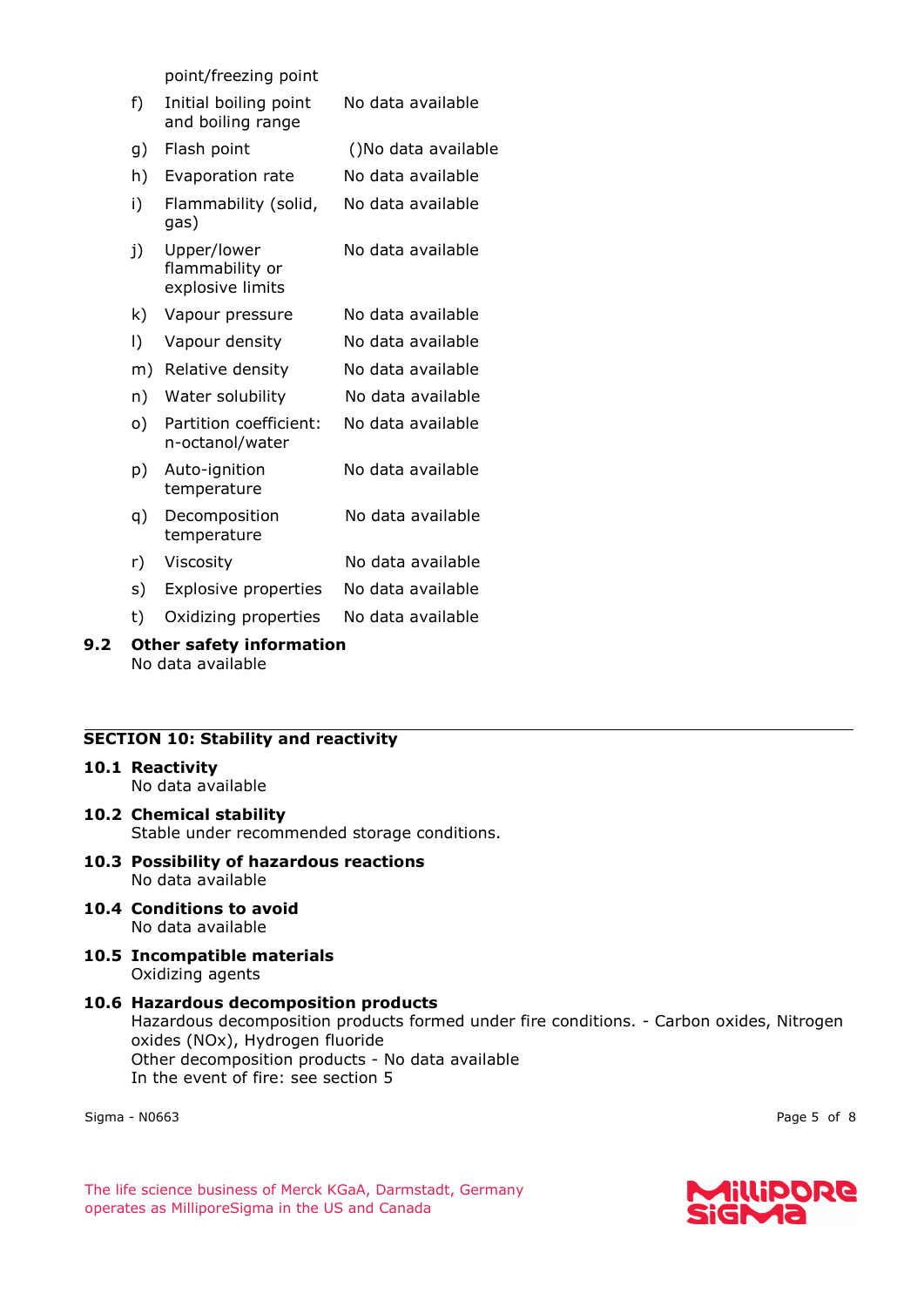## **SECTION 11: Toxicological information**

# **11.1 Information on toxicological effects**

#### **Acute toxicity**

No data available Inhalation: No data available Dermal: No data available No data available

#### **Skin corrosion/irritation** No data available

#### **Serious eye damage/eye irritation** No data available

#### **Respiratory or skin sensitisation** No data available

# **Germ cell mutagenicity**

No data available

#### **Carcinogenicity**

- IARC: No component of this product present at levels greater than or equal to 0.1% is identified as probable, possible or confirmed human carcinogen by IARC.
- ACGIH: No component of this product present at levels greater than or equal to 0.1% is identified as a carcinogen or potential carcinogen by ACGIH.
- NTP: No component of this product present at levels greater than or equal to 0.1% is identified as a known or anticipated carcinogen by NTP.
- OSHA: No component of this product present at levels greater than or equal to 0.1% is on OSHA's list of regulated carcinogens.

#### **Reproductive toxicity**

No data available No data available

#### **Specific target organ toxicity - single exposure** No data available

**Specific target organ toxicity - repeated exposure** No data available

# **Aspiration hazard** No data available

# **Additional Information**

RTECS: Not available

To the best of our knowledge, the chemical, physical, and toxicological properties have not been thoroughly investigated.

Sigma - N0663 Page 6 of 8

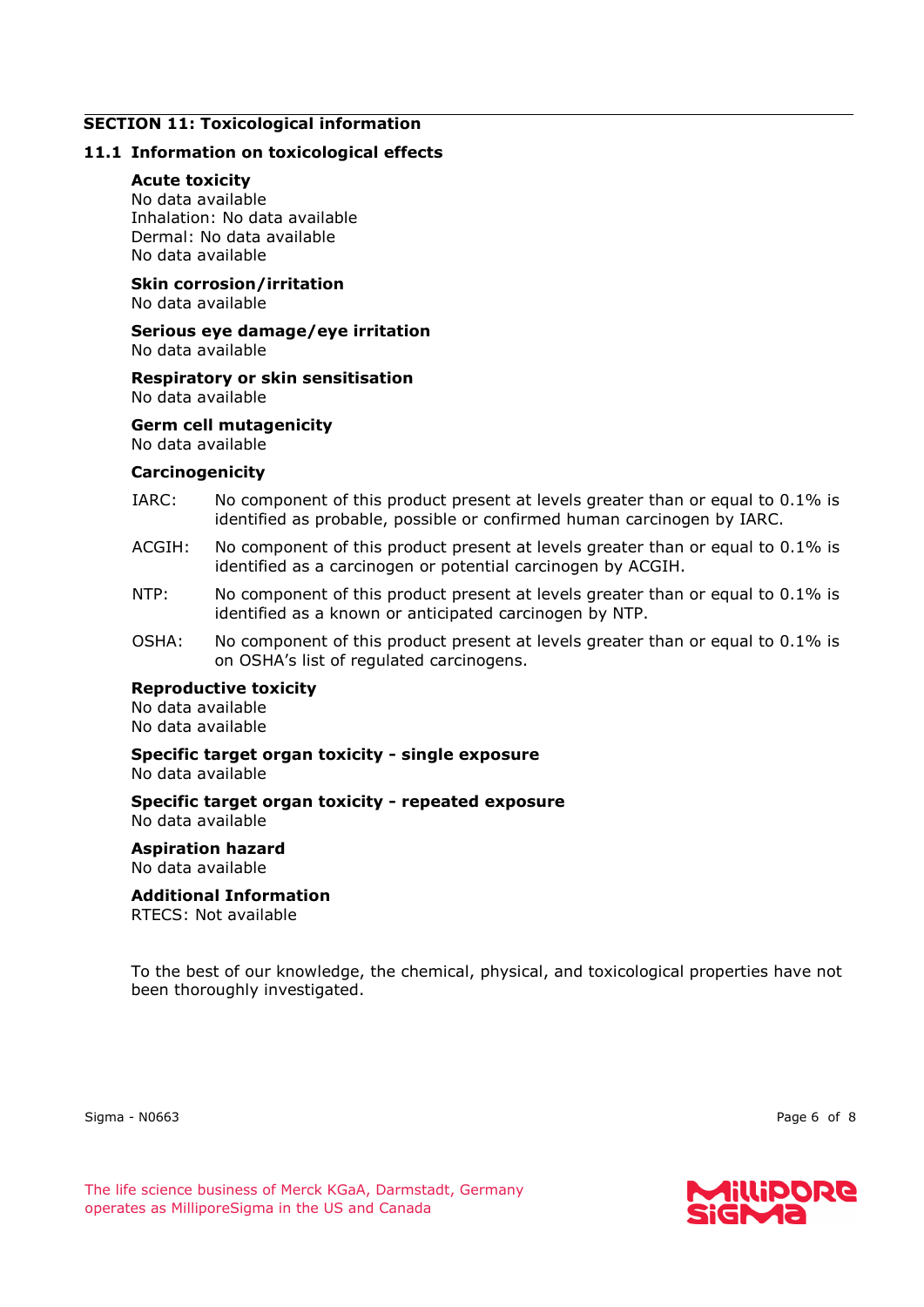# **SECTION 12: Ecological information**

**12.1 Toxicity**

No data available

- **12.2 Persistence and degradability** No data available
- **12.3 Bioaccumulative potential** No data available
- **12.4 Mobility in soil** No data available
- **12.5 Results of PBT and vPvB assessment** PBT/vPvB assessment not available as chemical safety assessment not required/not conducted
- **12.6 Other adverse effects** No data available

# **SECTION 13: Disposal considerations**

#### **13.1 Waste treatment methods**

#### **Product**

Offer surplus and non-recyclable solutions to a licensed disposal company. Contact a licensed professional waste disposal service to dispose of this material. Dissolve or mix the material with a combustible solvent and burn in a chemical incinerator equipped with an afterburner and scrubber.

#### **Contaminated packaging**

Dispose of as unused product.

# **SECTION 14: Transport information**

# **DOT (US)**

UN number: 2811 Class: 6.1 Packing group: III Proper shipping name: Toxic solids, organic, n.o.s. (NS1643) Poison Inhalation Hazard: No

# **IMDG**

UN number: 2811 Class: 6.1 Packing group: III EMS-No: F-A, S-A Proper shipping name: TOXIC SOLID, ORGANIC, N.O.S. (NS1643)

# **IATA**

UN number: 2811 Class: 6.1 Packing group: III Proper shipping name: Toxic solid, organic, n.o.s. (NS1643)

# **SECTION 15: Regulatory information**

# **SARA 302 Components**

Sigma - N0663 Page 7 of 8